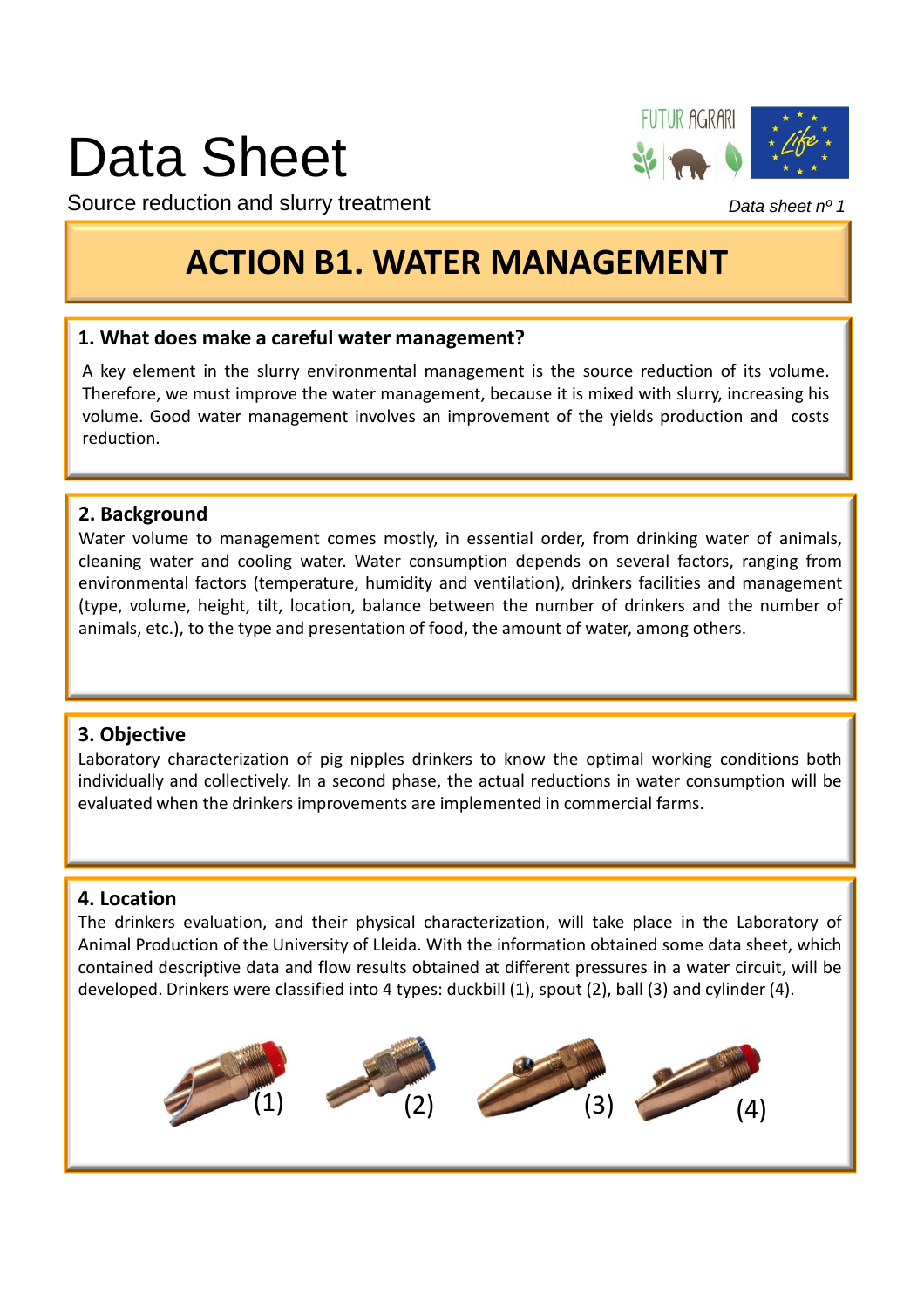# FUTUR AGRARI

### **5. Experiment design**

- 5.1 Drinkers and water circuit laboratory characterization
- Research and contact with several drinkers distributors and manufacturers.
- Selection and compilation of technical data provided by the manufacturer.
- Drinkers characterization (23 types):
	- a) Drinker is taken to pieces and material, dimensions and regulation are described.
	- b) The force exerted by drinkers spring is evaluated.
	- c) Outflow water is measured at different pressures (0,5 to 4 bar).



**Individual characterization circuit Dynamometer with tensioner**



A drinking line operation is simulated to assess their group behavior and look the pressure effect in drinkers flow in a circuit when you are using drinkers simultaneously.



**Drinkers circuit**

- 5.2 Assessment of water management "*in situ*" in fattening pig and isowean farms.
	- Farms selection.
	- Farms characterization (facilities, feeding, and work system).
	- Monitoring for a year without any modification.
	- Farms selection to make improvement in water management.
	- Implementation of the proposed improvements.
	- Monitoring of farms where there have been changes.
	- Analysis of the results obtained before and after of proposed modifications.